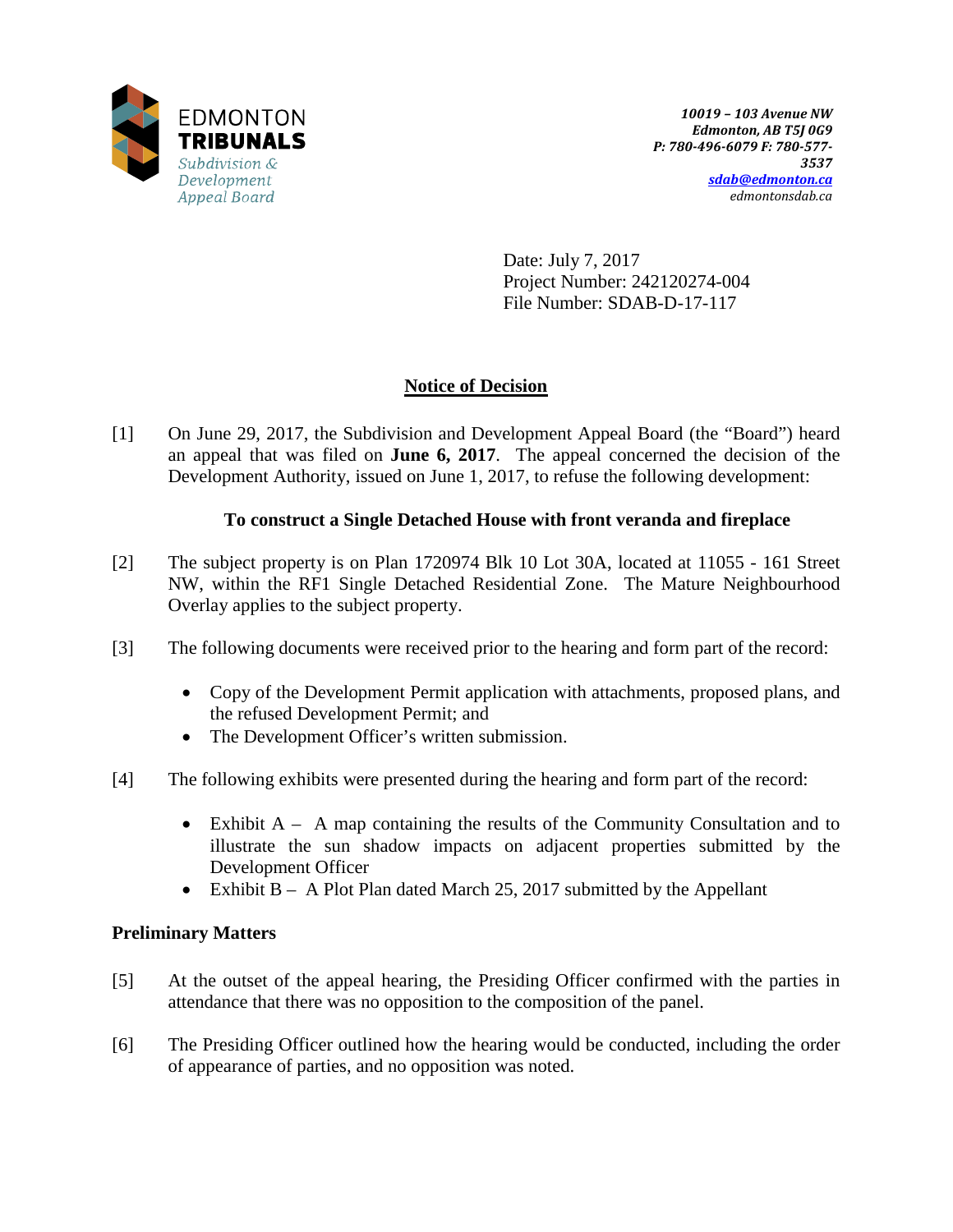[7] The appeal was filed on time, in accordance with Section 686 of the *Municipal Government Act*, R.S.A 2000, c. M-26 (the "*Municipal Government Act*").

#### **Summary of Hearing**

- *i) Position of the Appellant, Mr. K. Harizi:*
- [8] The Development Permit application was refused because of a deficiency in the minimum required Rear Setback.
- [9] It is important for Mr. Harizi to build the house as proposed because his family is growing. If the size of the house has to be reduced, it will result in the loss of one bedroom.
- [10] He completed the community consultation and submitted the original results to the Development Officer, Mr. Langille, who is away today. The Appellant was not able to obtain a copy of the consultation to bring to the hearing. However, all of the feedback from his neighbours was positive and supportive.
- [11] The subdivision application was approved before the Development Officer refused the Development Permit application. He could not provide the exact date of the approval but stated that it was approved at least two months ago and has been registered with Land Titles.
	- *ii) Position of the Development Officer, Mr. B. Liang, representing Mr. B. Langille:*
- [12] Mr. Langille had not been notified of the approval of the subdivision application prior to his review of the Development Permit application. However, it is department practice to review Development Permit applications for Single Detached Houses on narrow lots based on the dimensions of the lot prior to subdivision.
- [13] If the subdivision application has been approved, a variance in the maximum allowable Site Coverage for the Principal Dwelling would be required because of the excess of one percent. Therefore, a plot plan prepared post subdivision should be submitted for the review of the Development Authority.
- [14] In his review, Mr. Langille noted that if the subdivision were to be approved, an additional variance would be required in the maximum allowable Site Coverage for the Principal Dwelling.
- [15] The variance in the minimum required Rear Setback was not granted by the Development Officer because it was determined that there was no hardship associated with the proposed development.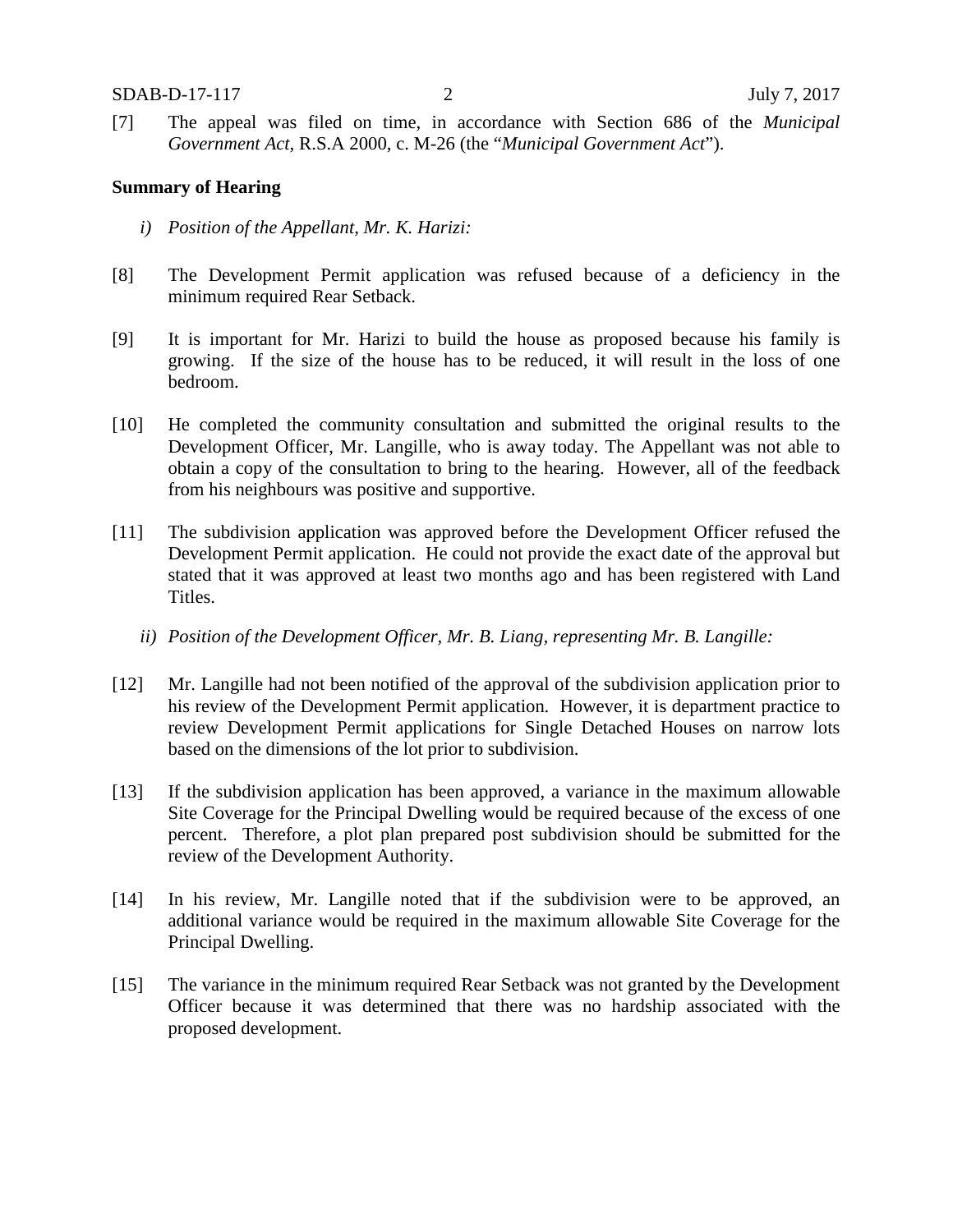- [16] The Appellant completed the Community Consultation and the only opposition received was from the Community League who expressed concern because of the ongoing problems with infill construction practices in the neighbourhood and sun shadowing problems for neighbours created by similar developments.
- [17] Mr. Liang referenced a copy of the notification map, marked Exhibit A, to illustrate the direction of the sun shadowing that would be created by the proposed development on neighbouring properties and the minimal impact that it would have. The map also contained the results of the Community Consultation.
- [18] Based on a review of the plot plan, it appears that the subdivided lots are the same size. However, no Development Permit should be granted until a new plot plan is prepared showing the proposed development subsequent to the subdivision. The Board could impose a condition that such a plot plan is required.
- [19] At this point the Presiding Officer indicated that it appeared the Development Permit application had been evaluated by the Development Officer based on the mistaken belief that the subdivision of the site had not yet occurred. The Board had to deal with the appeal taking account of the true state of affairs. To this end a new plot plan completed post subdivision must be submitted to illustrate the siting of the proposed house on the newly created lot. The Presiding Officer noted that neighbouring property owners would have to be notified if it is determined that any further variances to any of the regulations contained in the Mature Neighbourhood Overlay are required.

## *iii) Rebuttal of the Appellant*

- [20] Mr. Harizi advised that he had a new plot plan post Subdivision. Mr. Liang examined it briefly and determined that it differed from the plot plan reviewed by Mr. Langille. Mr. Harizi said he would contact his surveyor to have a new plot plan prepared within the next few days. He asked if he could simply submit the plot plan for the Board to review instead of scheduling a new hearing. The Presiding Officer advised that a hearing would have to be scheduled in order to allow the Development Officer the opportunity to provide input. At this point, the Board recessed to determine what dates were available to resume the hearing.
- [21] When the hearing reconvened, the Appellant was able to immediately submit a revised plot plan (revised March 25, 2017), marked Exhibit B, that was prepared following the subdivision approval.
- [22] The Board reviewed the revised plot plan and determined that the proposed Rear Setback was 35 percent of Site Depth as opposed to the required 40 percent. This would require a variance of 5 percent or 1.87 metres to the Mature Neighbourhood Overlay regulation. As well, the maximum allowable Site Coverage for the proposed Principal Dwelling is 29.5 percent as opposed to the maximum allowable 28 percent, meaning a variance of 1.5 percent or 4.37 square metres would be required.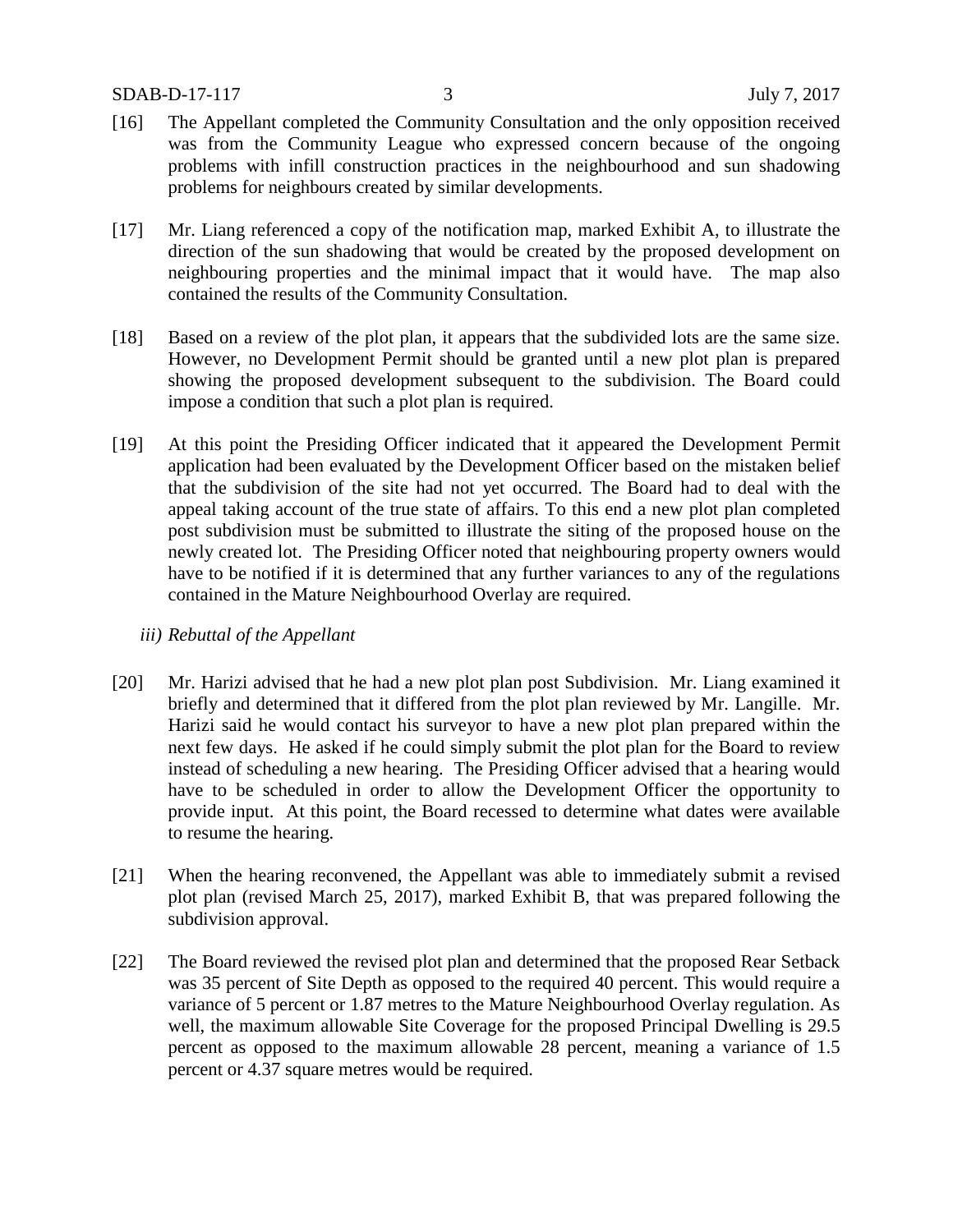- [23] Mr. Liang concurred with the variances identified by the Board. He also noted that the original community consultation was conducted based on a proposed Rear Setback of 35 percent, which has not changed. The new maximum Site Coverage variance was not a Mature Neighbourhood Overlay variance. Therefore, the Appellant would not be required to redo the consultation.
- [24] Mr. Liang also noted that the width of one of the proposed cantilevers was incorrectly shown on the new plot plan. On the submitted house plans, this cantilever is correctly shown as being 1.63 metres wide.
- [25] The Presiding Officer clarified that the dimensions of that cantilever would be marked on the plot plan submitted today and marked Exhibit B, if the appeal is allowed by the Board.
- [26] Mr. Liang stated that the plot plan marked Exhibit B is acceptable even though it does not contain an official surveyor's stamp.
- [27] Mr. Harizi indicated that he had nothing further to add in rebuttal.

### **Decision**

- [28] That the appeal be ALLOWED and the decision of the Development Authority REVOKED. The development is GRANTED as applied for to the Development Authority, subject to the following CONDITIONS:
	- 1. This Development Permit authorizes the development of a Single Detached House with front veranda and fireplace. This approval is based on the revised Plot plan submitted and reviewed by the Board on June 29, 2017. The development shall be constructed in accordance with the approved stamped drawings.
	- 2. Any future basement development may require development and building permit approvals. A Secondary Suite shall require a new development permit application.
	- 3. The Basement elevation of structures of two or more Storeys in height shall be no more than 1.2 metres above Grade. The Basement elevation shall be measured as the distance between Grade level and the floor of the first Storey.
	- 4. Platform Structures greater than 1.0 metres above Grade shall provide privacy screening to the satisfaction of the Development Officer to prevent visual intrusion into adjacent properties.
	- 5. Landscaping shall be developed in accordance with Section 55 of the *Edmonton Zoning Bylaw* 12800.
	- 6. Notwithstanding the Landscaping regulations of Section 55 of this Bylaw, where new development consists of replacement or infill within areas of existing housing, Landscaping shall be implemented as a component of such new development in order to replace vegetation removed during construction or to reinforce an established Landscaping context in the area.
	- 7. Landscaping shall be provided on a Site within 18 months of the occupancy of the Single Detached House. Trees and shrubs shall be maintained on a Site for a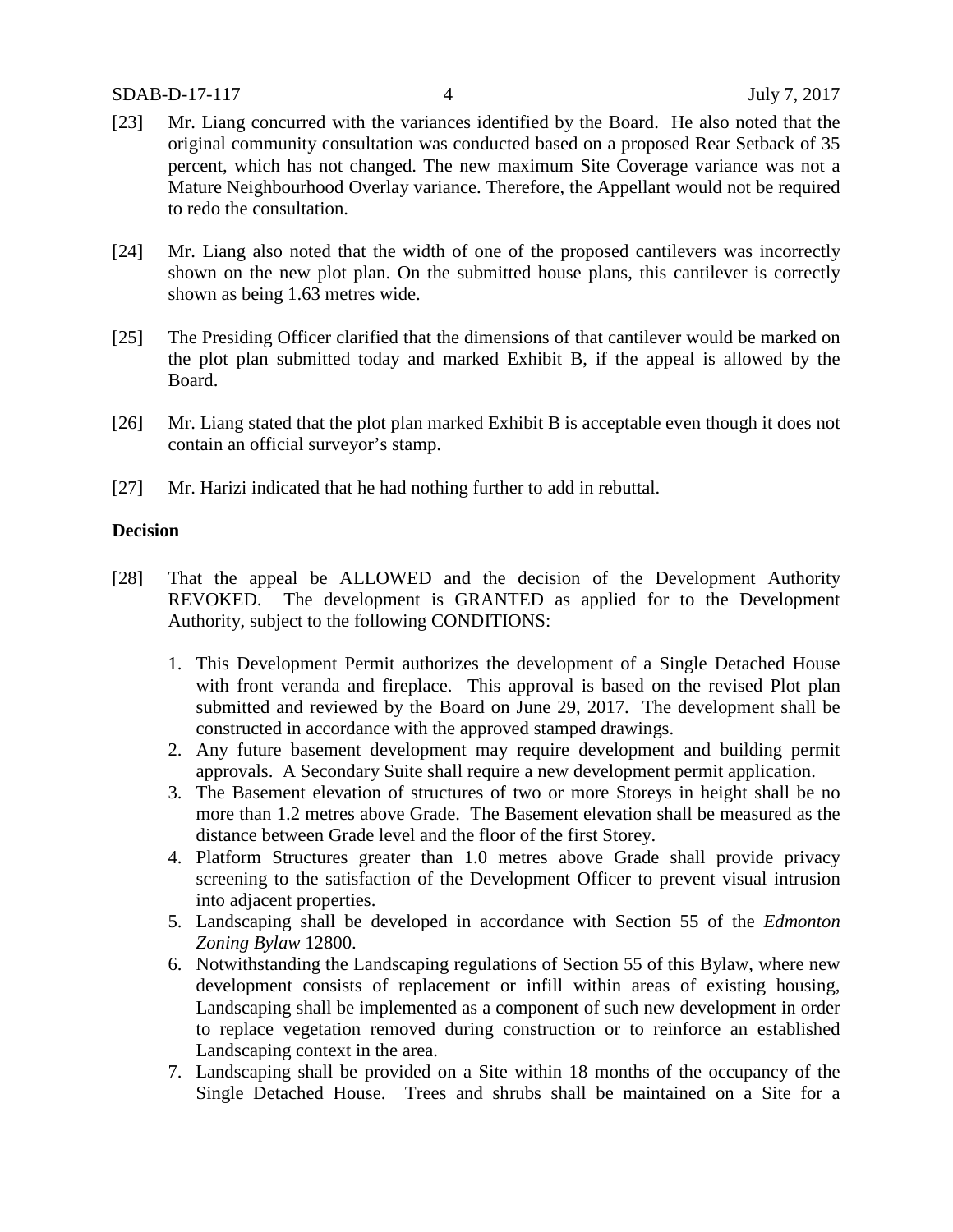minimum of 42 months after the occupancy of the Single Detached House. One deciduous tree with a minimum Caliper of 55 millimetres, one coniferous tree with a minimum Height of 2.5 metres and four shrubs shall be provided on the property. Deciduous shrubs shall have a minimum Height of 300 millimetres and coniferous shrubs shall have a minimum spread of 450 millimetres. All Yards visible from a public roadway, other than a Lane, shall be seeded or sodded. Seeding or sodding may be substituted with alternate forms of ground cover, including hard decorative pavers, washed rock, shale or similar treatments, perennials, or artificial turf, provided that all areas of exposed earth are designed as either flower beds or cultivated gardens, (Reference Section 55.2.1).

### ADVISEMENTS:

- i) The existing trees(s) retained on site shall be protected/hoarded during construction. Please refer to the City of Edmonton Design & Construction Standards for details pertaining to tree hoarding; fencing as per the specific detail will ensure a tree/root protection zone, this should be sized relative to the canopy of the tree.
- ii) Lot grades must comply with the *Edmonton Drainage Bylaw 16200*. Contact Drainage Services at 780-496-5500 for lot grading inspection inquiries.
- iii) Any future deck development greater than 0.6 metres (2 feet) in height will require development and building permit approvals.
- iv) Any future deck enclosure or cover requires a separate development and building permit approval.
- v) The driveway access must maintain a minimum clearance of 1.5 metres from any service pedestal and all other surface utilities.
- vi) Any hoarding or construction taking place on road right-of-way requires an OSCAN (On-Street Construction and maintenance) permit. It should be noted that the hoarding must not damage boulevard trees. The owner or Prime Contractor must apply for an OSCAM online at: [http://www.edmonton.ca/bylaws\\_licences\\_permits/oscam-permit-request.aspx.](http://www.edmonton.ca/bylaws_licences_permits/oscam-permit-request.aspx)
- [29] In granting the development the following variances to the *Edmonton Zoning Bylaw* are allowed:
	- 1. The minimum required Rear Setback of 14.85, that being 40 percent of the Site Depth as per Section 814.3(5) of the *Edmonton Zoning Bylaw,* is varied to allow a deficiency 1.88 metres, thereby decreasing the minimum required Rear Setback to 12.97 metres.
	- 2. The maximum allowable Site Coverage for a Principal Dwelling of 79.17 square metres (28 percent) as per Section 110.4(7)(b) of the *Edmonton Zoning Bylaw,* is varied to allow an excess of 4.37 square metres (1.5 percent), thereby increasing the maximum allowable Site Coverage for the Principal Dwelling to 83.54 square metres (29.5 percent).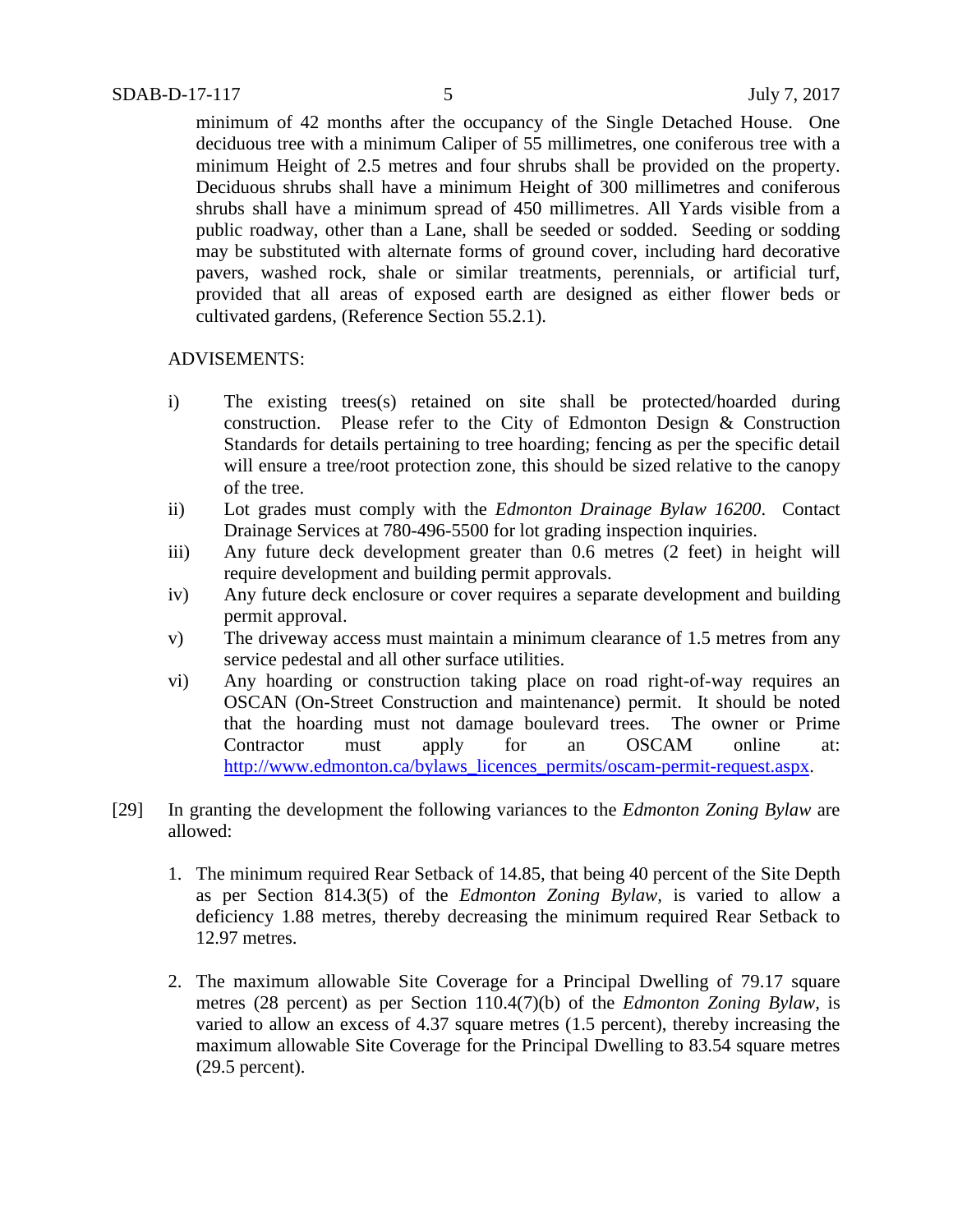#### **Reasons for Decision**

- [30] Single Detached Housing is a Permitted Use in the RF1 Single Detached Residential Zone.
- [31] The Development Officer was not aware that the subdivision application had been approved prior to reviewing the Development Permit application. Therefore, the only variance he identified was the deficiency in the minimum required Rear Setback, that being 40 percent of the Site Depth.
- [32] At the hearing the Appellant provided a new plot plan, marked Exhibit B, which was prepared following the approval of the subdivision application.
- [33] The Board considered the appeal based on a review of the new plot plan. It was noted that the dimensions of the lot shown on the new plan are slightly different than those reviewed by the Development Officer. However, the only variance to the Mature Neighbourhood Overlay regulations relates to the minimum required Rear Setback. Section 814.3(5) of the *Edmonton Zoning Bylaw* requires a Rear Setback of 40 percent of Site Depth. The proposed Rear Setback is 35 percent of Site Depth. This is the same variance that was required based on the plot plan that was originally reviewed by the Development Officer. It is also the same variance to the Mature Neighbourhood Overlay regulations that was identified when the community consultation was conducted pursuant to Section 814.3(24) of the *Edmonton Zoning Bylaw*. The Board is satisfied that the community consultation requirements were substantially complied with and it is not necessary to conduct a new Community Consultation as a result of the submission of the new plot plan.
- [34] The Board notes that none of the affected parties, including the Community League, objected to the variance required to the minimum required Rear Setback. The only concerns raised by the Community League were related to construction practices for infill developments generally and the potential loss of sunlight for neighbouring property owners. Based on the evidence provided regarding the orientation of the proposed development, the Board is satisfied that there will not be any significant loss of sunlight to neighbouring properties as a result of the proposed development.
- [35] Based on a review of the revised plot plan, marked Exhibit B, a variance is also required to the maximum allowable Site Coverage requirements for the Principal Dwelling, pursuant to Section 110.4(7)(b) of the *Edmonton Zoning Bylaw*. The proposed Principal Dwelling exceeds the maximum allowable Site Coverage requirement of 28 percent by 1.5 percent. However, the Board notes that the proposed development, including the detached garage, is only 41.4 percent which is less than the maximum allowable total Site Coverage of 42 percent.
- [36] The Board also notes that this variance does not have any impact on any other Setback or Amenity Area requirements.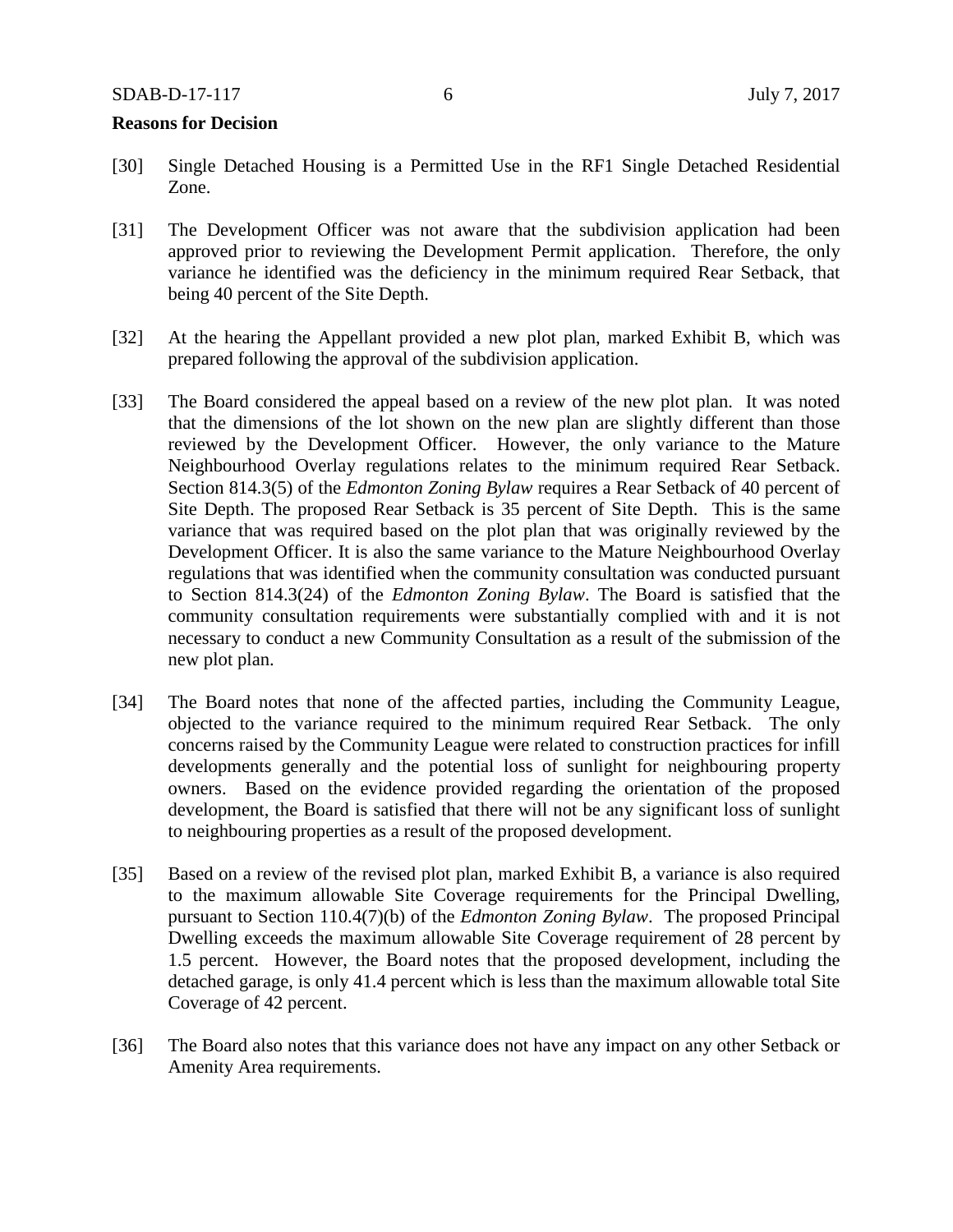SDAB-D-17-117 7 July 7, 2017

- [37] No letters of objection were received and no one appeared in opposition to the proposed development. Therefore, the Board is satisfied that the variance to Site Coverage will not have a significant impact on the neighbourhood or neighbouring parcels of land.
- [38] For all of the above reasons, the Board is of the opinion that the proposed development will not unduly interfere with the amenities of the neighbourhood nor materially interfere with or affect the use, enjoyment or value of neighbouring parcels of land.

Mr. M. Young, Presiding Officer Subdivision and Development Appeal Board

Board members in attendance: Ms. N. Hack, Mr. K. Hample, Mr. A. Nagy, Mr. N. Somerville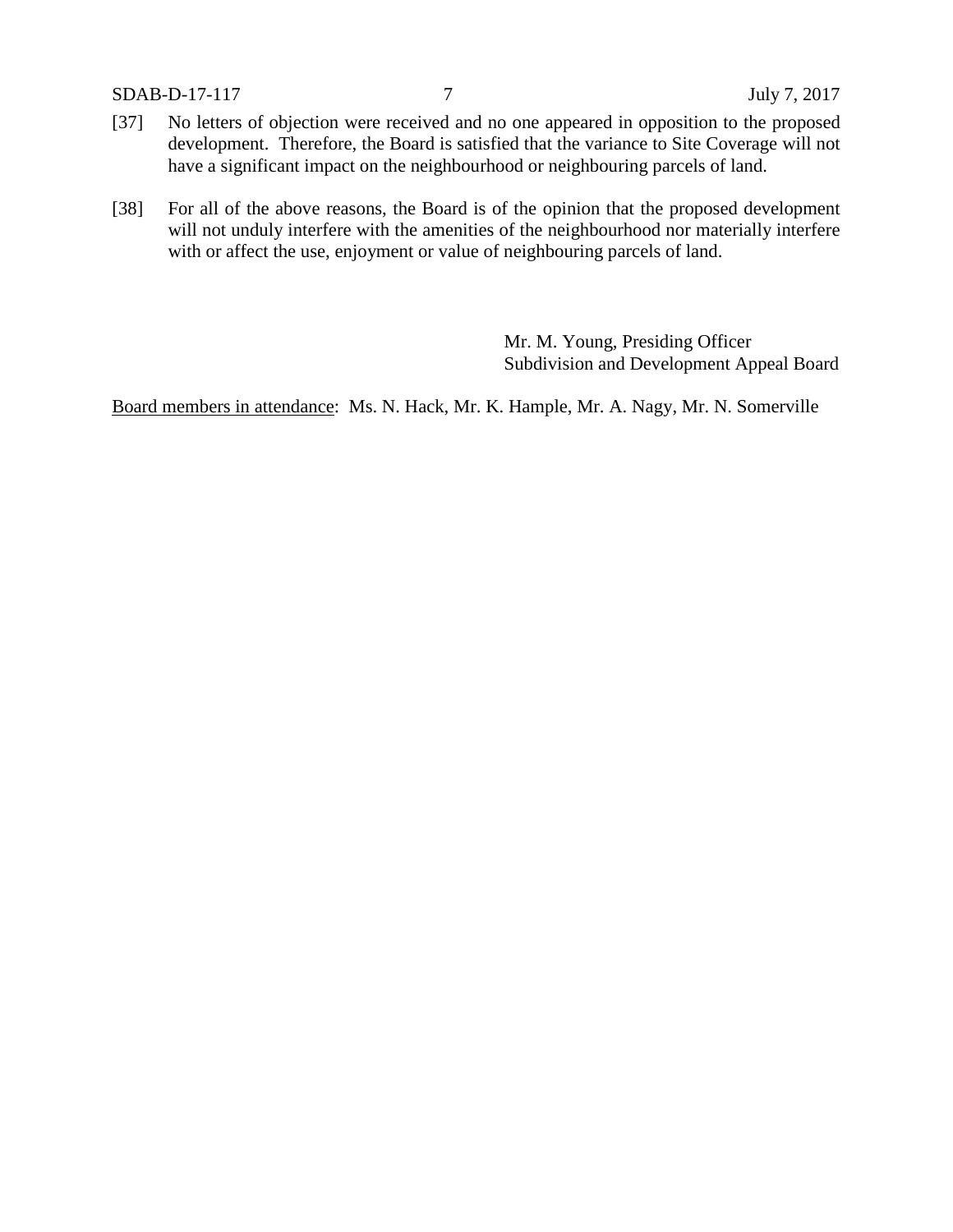## **Important Information for the Applicant/Appellant**

- 1. This is not a Building Permit. A Building Permit must be obtained separately from the Sustainable Development Department, located on the 2nd Floor, Edmonton Tower, 10111 – 104 Avenue NW, Edmonton, AB T5J 0J4.
- 2. Obtaining a Development Permit does not relieve you from complying with:
	- a) the requirements of the *Edmonton Zoning Bylaw*, insofar as those requirements have not been relaxed or varied by a decision of the Subdivision and Development Appeal Board,
	- b) the requirements of the *Alberta Safety Codes Act*,
	- c) the *Alberta Regulation 204/207 – Safety Codes Act – Permit Regulation*,
	- d) the requirements of any other appropriate federal, provincial or municipal legislation,
	- e) the conditions of any caveat, covenant, easement or other instrument affecting a building or land.
- 3. When an application for a Development Permit has been approved by the Subdivision and Development Appeal Board, it shall not be valid unless and until any conditions of approval, save those of a continuing nature, have been fulfilled.
- 4. A Development Permit will expire in accordance to the provisions of Section 22 of the *Edmonton Zoning Bylaw, Bylaw 12800*, as amended.
- 5. This decision may be appealed to the Alberta Court of Appeal on a question of law or jurisdiction under Section 688 of the *Municipal Government Act*, RSA 2000, c M-26. If the Subdivision and Development Appeal Board is served with notice of an application for leave to appeal its decision, such notice shall operate to suspend the Development Permit.
- 6. When a decision on a Development Permit application has been rendered by the Subdivision and Development Appeal Board, the enforcement of that decision is carried out by the Sustainable Development Department, located on the 2nd Floor, Edmonton Tower, 10111 – 104 Avenue NW, Edmonton, AB T5J 0J4.

*NOTE: The City of Edmonton does not conduct independent environmental checks of land within the City. If you are concerned about the stability of this property for any purpose, you should conduct your own tests and reviews. The City of Edmonton, when issuing a development permit, makes no representations and offers no warranties as to the suitability of the property for any purpose or as to the presence or absence of any environmental contaminants on the property.*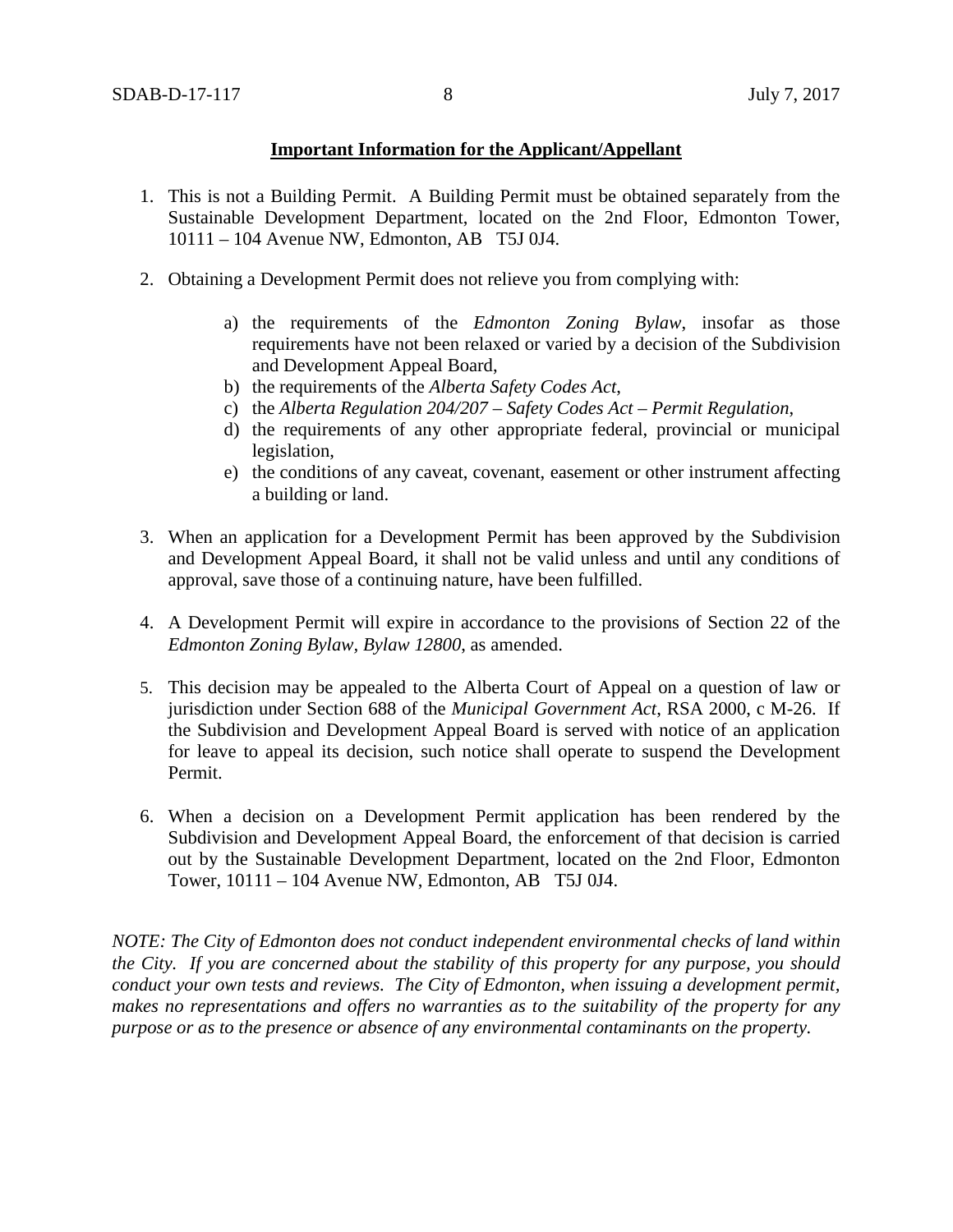

Date: July 7, 2017 Project Number: 240888886-001 File Number: SDAB-D-17-118

# **Notice of Decision**

[1] On June 29, 2017, the Subdivision and Development Appeal Board (the "Board") heard an appeal that was filed on **June 1, 2017**. The appeal concerned the decision of the Development Authority, issued on May 11, 2017, to approve the following development:

## **To construct a General Retail Store and a Restaurant (60 square metres Public Space) Use building**

- [2] The subject property is on Plan 1494NY Blk B, located at 12410 167 Avenue NW, within the CSC Shopping Centre Zone. The Castle Downs Extension Area Structure Plan applies to the subject property.
- [3] The following documents were received prior to the hearing and form part of the record:
	- Copy of the Development Permit application with attachments, proposed plans, and the approved Development Permit;
	- The Development Officer's written submissions; and
	- The Appellant's written submissions.
- [4] The following exhibits were presented during the hearing and form part of the record:
	- Exhibit  $A A$  diagram of the subject site submitted by Legal Counsel for the Respondent

# **Preliminary Matters**

- [5] At the outset of the appeal hearing, the Presiding Officer confirmed with the parties in attendance that there was no opposition to the composition of the panel.
- [6] The Presiding Officer outlined how the hearing would be conducted, including the order of appearance of parties, and no opposition was noted.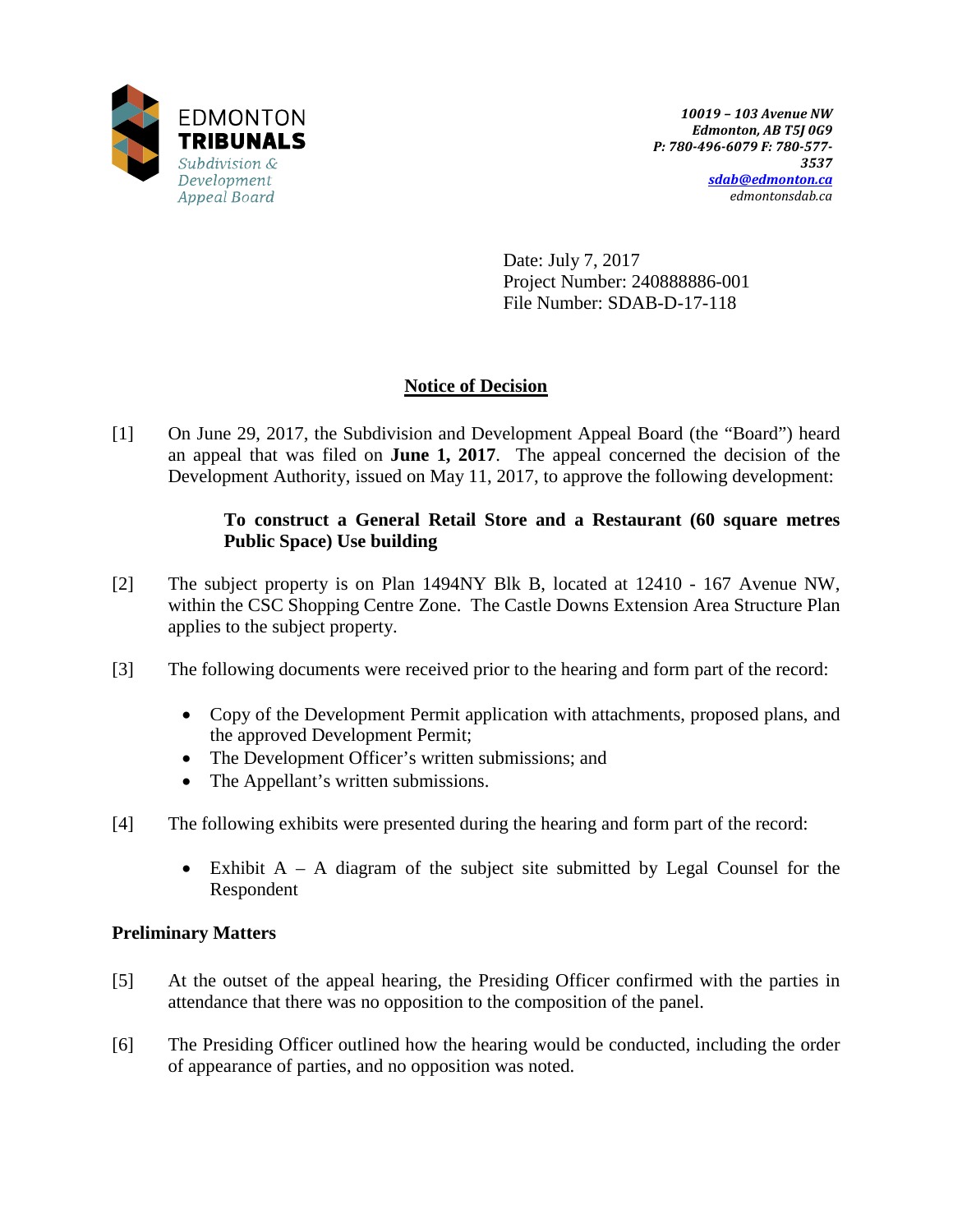- [7] The appeal was filed on time, in accordance with Section 686 of the *Municipal Government Act*, R.S.A 2000, c. M-26 (the "*Municipal Government Act*").
- [8] The Presiding Officer referenced Section 685(3) of the *Municipal Government Act* which states that "…no appeal lies in respect of the issuance of a development permit for a permitted use unless the provisions of the land use bylaw were relaxed, varied or misinterpreted". He noted that the proposed development is a Permitted Use in the CSC Shopping Centre Zone and that a variance was granted to the parking requirements. The Presiding Officer asked the Appellant to explain how the variance in the parking requirements would impact neighbouring property owners or how the provisions of the *Edmonton Zoning Bylaw* were misinterpreted.

### **Summary of Hearing**

- *i) Position of the Appellant, Mr. B. Day:*
- [9] Mr. Day resides immediately south of the subject site.
- [10] The variance granted in the minimum required number of Parking Spaces is a non-issue.
- [11] The proposed new building will increase the existing problem of light pollution created by the shopping centre. Neighbours have complained to him about the light issue but he did not know if any formal complaints had been filed.
- [12] The proposed development will increase traffic in the Newcastle Centre parking lot. Speed bumps have been installed in the northwest portion of the Shopping Centre site but he would like to see the implementation of some type of vehicular speed control.
- [13] The other concern is the increased traffic on 167 Avenue, west of 123 Street. The traffic lights are not synchronized which causes traffic to back up and drivers become frustrated.
- [14] Snow removal is an issue because it usually occurs at two or three o'clock in the morning. He has called 311 on several occasions to file a complaint. Heavy construction equipment also starts work on the site before seven o'clock in the morning.
- [15] He does not have any information about the hours of operation for the proposed Restaurant and what impact this will have.
	- *ii) Position of the Development Officer, Mr. P. Belzile:*
- [16] Mr. Belzile had nothing to add to his written submission and none of the Board members had any questions.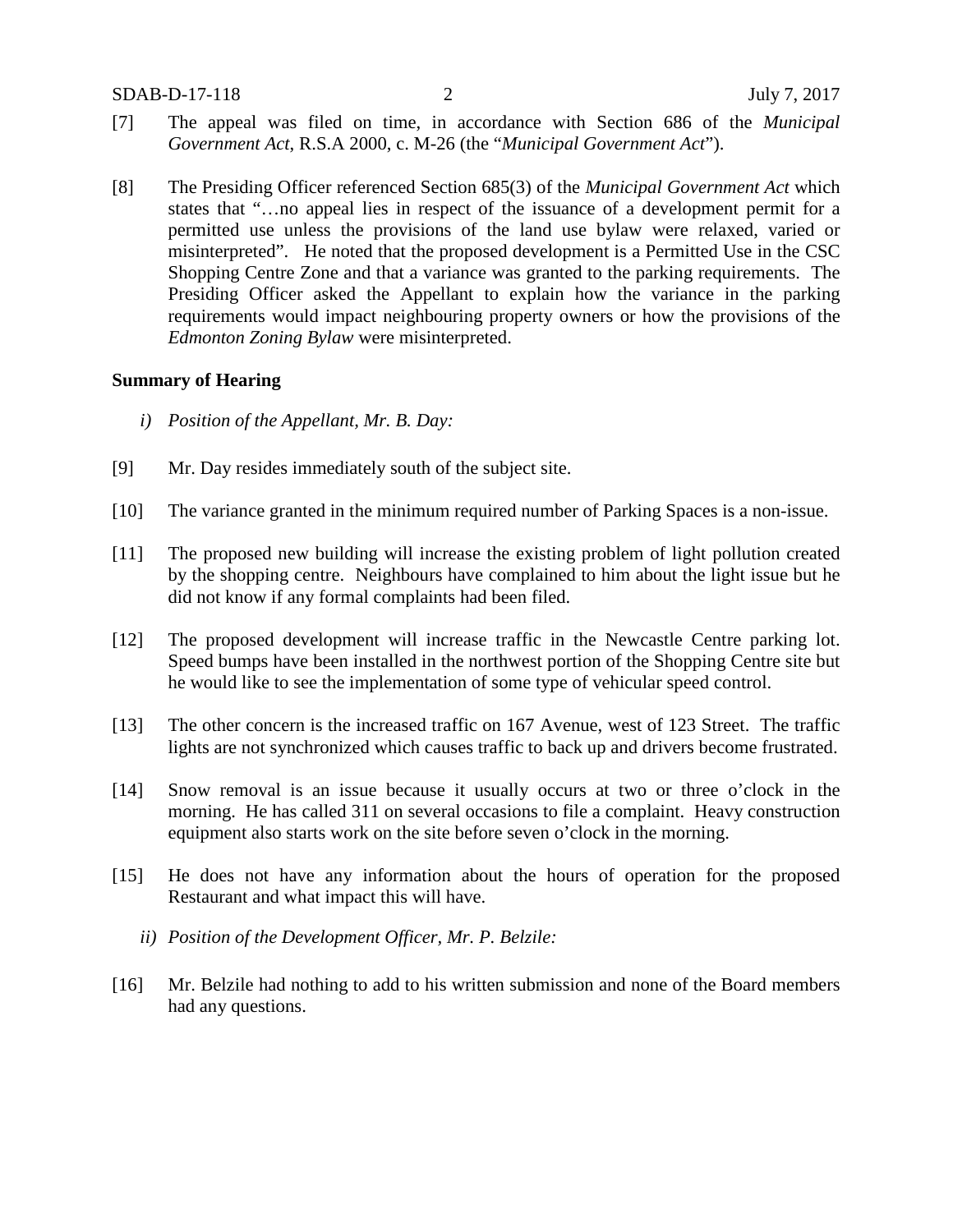- *iii) Position of the Respondent, Mr. C. Carter and Mr. M. Saunders, Qualico Commercial and Mr. K. Haldane, Legal Counsel for the property owner:*
- [17] Mr. Haldane agreed with the Board's interpretation of Section 685(3) of the *Municipal Government Act* which states that "no appeal lies in respect of the issuance of a development permit for a permitted use unless the provisions of the land use bylaw were relaxed, varied or misinterpreted." The proposed development is a Permitted Use in the CSC Shopping Centre Zone and complies with all of the development regulations with the exception of the parking requirements.
- [18] Section 54.1(2)(h) of the *Edmonton Zoning Bylaw* states that "In the case of the multiple Use of a Site, the Development Officer shall calculate the vehicular parking, Bicycle Parking and total off-street loading requirement for each individual Use and the total shall be deemed to be the required vehicular parking, Bicycle Parking or off-street loading for the Site, unless the applicant can demonstrate that there is complementary use of the parking or loading facilities which would warrant a reduction in the requirements. Where such reduction is made, this shall be considered a variance and the Development Officer shall state the reduction and the reasons for it on the Development Permit".
- [19] The parking review conducted by Bunt & Associates demonstrated that there is a complementary use of the parking facilities that warranted a variance to the number of parking spaces required. The Development Officer therefore granted a variance when the Development Permit application was approved.
- [20] The parking calculations were completed on the southeast portion of the site. It was his opinion that the variance granted does not interfere with the use or value of neighbouring properties.
- [21] All of the concerns identified by the Appellant would occur regardless of whether or not a variance was granted to the parking requirements for this development. The Appellant stated that the parking variance was a non-issue for him.
- [22] A diagram of the site, marked Exhibit A, was submitted to illustrate the location of three new stop signs and the location of additional speed bumps in the parking lot.
- [23] The owners of the shopping centre are also concerned about the use of the parking lot and are taking steps to rectify the problems identified by the Appellant.
- [24] In response to a question, Mr. Carter, representing Qualico Commercial, acknowledged the concerns of the Appellant regarding excessive noise generated by snow clearing and construction equipment and indicated that he would follow up with the property manager to ensure adherence with the noise bylaw requirements.
- [25] Mr. Haldane referred to page 7 of the parking impact assessment prepared by Bunt & Associates that indicates there are an additional 207 parking spaces during peak periods on the adjacent southwest parcel of the Newcastle Shopping Centre. In the event the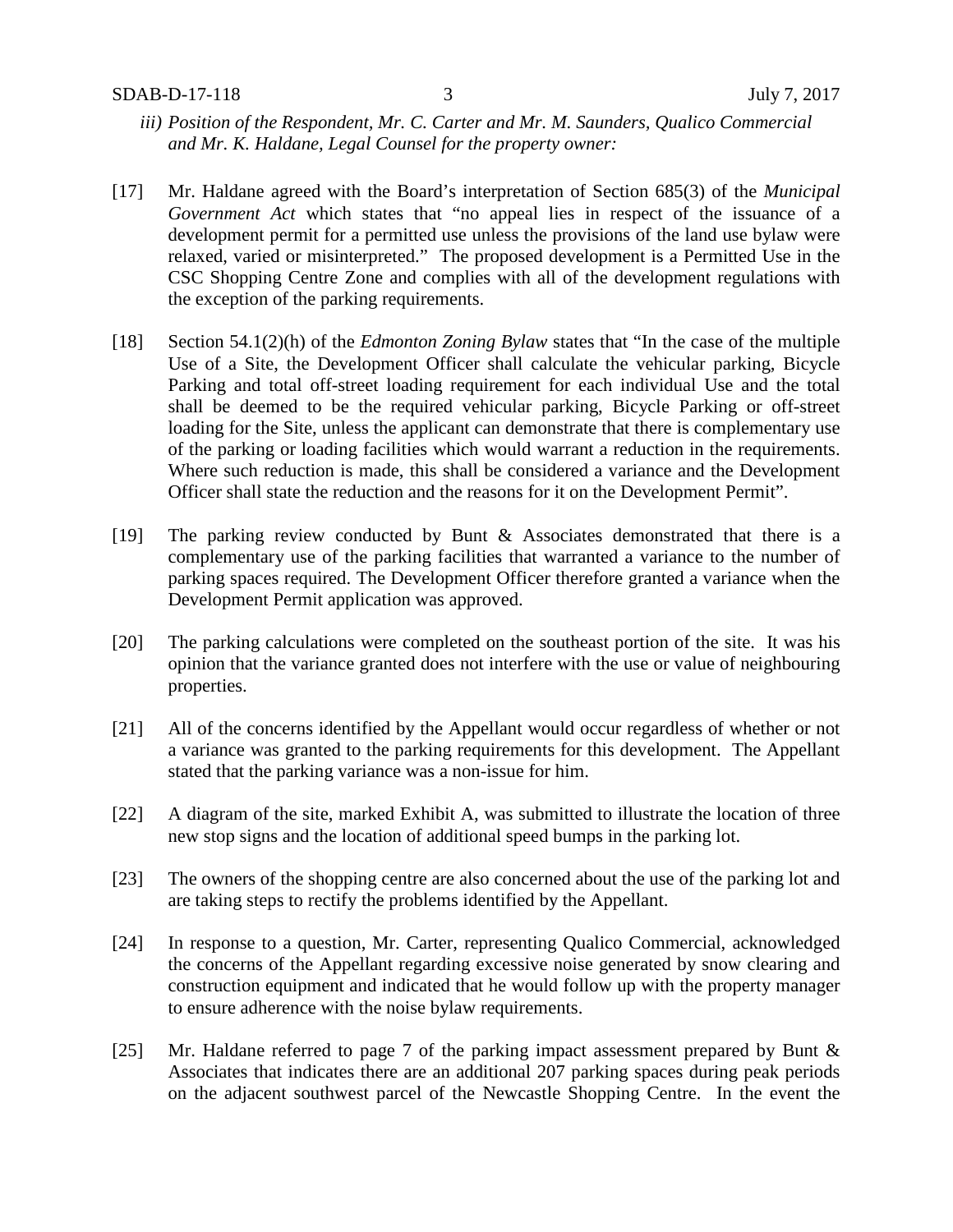southeast parcel, where the proposed development is located, operates with a small deficiency during the peak demand month of January, the adjacent parking on the southwest parcel of the shopping centre will be able to accommodate potential spillover.

- *iv) Rebuttal of the Appellant*
- [26] The Appellant reiterated his concerns about light pollution but had nothing further to add.

#### **Decision**

[27] The appeal is DENIED and the decision of the Development Authority is CONFIRMED. The development is GRANTED as approved by the Development Authority.

#### **Reasons for Decision**

- [28] Pursuant to Section 320.2(8) of the *Edmonton Zoning Bylaw* General Retail is a Permitted Use in the CSC Shopping Centre Zone. Pursuant to Section 320.2(21) Restaurants, for less than 200 occupants and 240 square metres of Public Space, is a Permitted Use in the CSC Shopping Centre Zone.
- [29] Section 685(3) of the *Municipal Government Act* states that no appeal lies in respect of the issuance of a development permit for a permitted use unless the provisions of the land use bylaw are relaxed, varied or misinterpreted.
- [30] The only variance granted by the Development Authority was a deficiency of 30 parking spaces.
- [31] Section 54.2(1)(e) of the *Edmonton Zoning Bylaw* states that "Where the applicant for a Development Permit can demonstrate through a vehicular parking demand study prepared and submitted with respect to the proposed development, that by virtue of the Use, character, or location of the proposed development, and its relationship to public transit facilities and other available parking facilities, the parking requirement for the proposed development is less than any minimum or more than any maximum set out in the Parking Schedule, the Development Officer may allow a reduction from the minimum or an increase from the maximum in the number of parking spaces. The Development Officer shall submit the demand study to Transportation Services for analysis, and the proposed reduction or increase may be approved by the Development Officer with the advice of Transportation Services."
- [32] In this case, the Respondent submitted a parking demand study that concluded there was adequate parking on the site for most of the time except for peak seasonal demand during the month of January because of the existing fitness facility on the site. However, for most of the year, the peak demand required only 95 percent of the available spaces. As well, the study noted there are many parking spaces available on adjacent portions of the shopping centre site. Transportation Planning reviewed the parking study and had no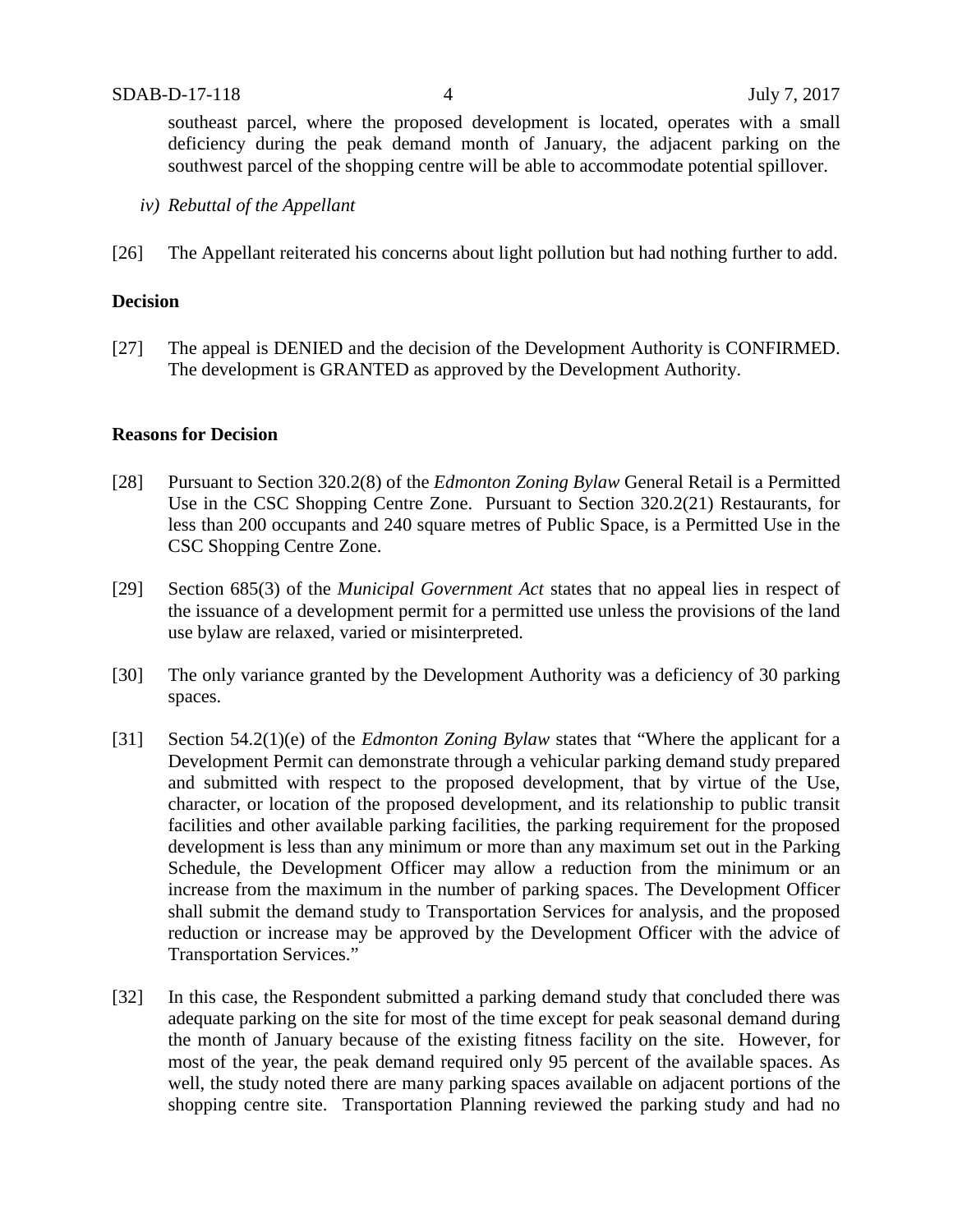concerns. Based on the conclusions of the parking demand study and the review of Transportation Planning, the Development Officer granted a variance of 30 parking spaces.

- [33] The Board is of the opinion that the Development Officer's decision to grant the variance on the basis of the findings of the parking demand study was reasonable in these circumstances.
- [34] Further, the Appellant stated that the variance granted by the Development Officer regarding the required number of parking spaces was a non-issue for him. Accordingly, pursuant to Section 685(3) of the *Municipal Government Act*, the only potential ground for an appeal is if the Development Officer misinterpreted the *Edmonton Zoning Bylaw*.
- [35] The Appellant raised concerns about light pollution from the proposed development. Section 51 of the *Edmonton Zoning Bylaw* states any outdoor lighting for any development shall be located and arranged so that no direct rays of light are directed at any adjoining properties, or interfere with the effectiveness of any traffic control devices.
- [36] The Development Officer noted that the proposed development would be setback 60 metres from the south property line and concluded the proposed development would not increase the amount of light emitted from the site. The Board also notes that the Appellant's home is further separated from the proposed development by 167 Avenue. The Board concludes that any additional light emitted from the site as a result of the proposed development will have minimal impact on the Appellant and on the other property owners along the south side of 167 Avenue. The Board is satisfied that the Development Officer did not misinterpret the *Edmonton Zoning Bylaw.*
- [37] The Board acknowledges the other concerns raised by the Appellant regarding increased traffic, the noise caused by the use of snow clearing equipment and construction equipment on the shopping centre site, the selling of drugs on the parking lot and the loss of his view of the storm management pond to the north of the proposed development. However, none of these concerns are related to the variance that was granted to allow a reduction in the minimum required number of parking spaces and are outside the purview of this Board.
- [38] The Appellant did not provide any other evidence that the provisions of the *Edmonton Zoning Bylaw* were misinterpreted by the Development Authority.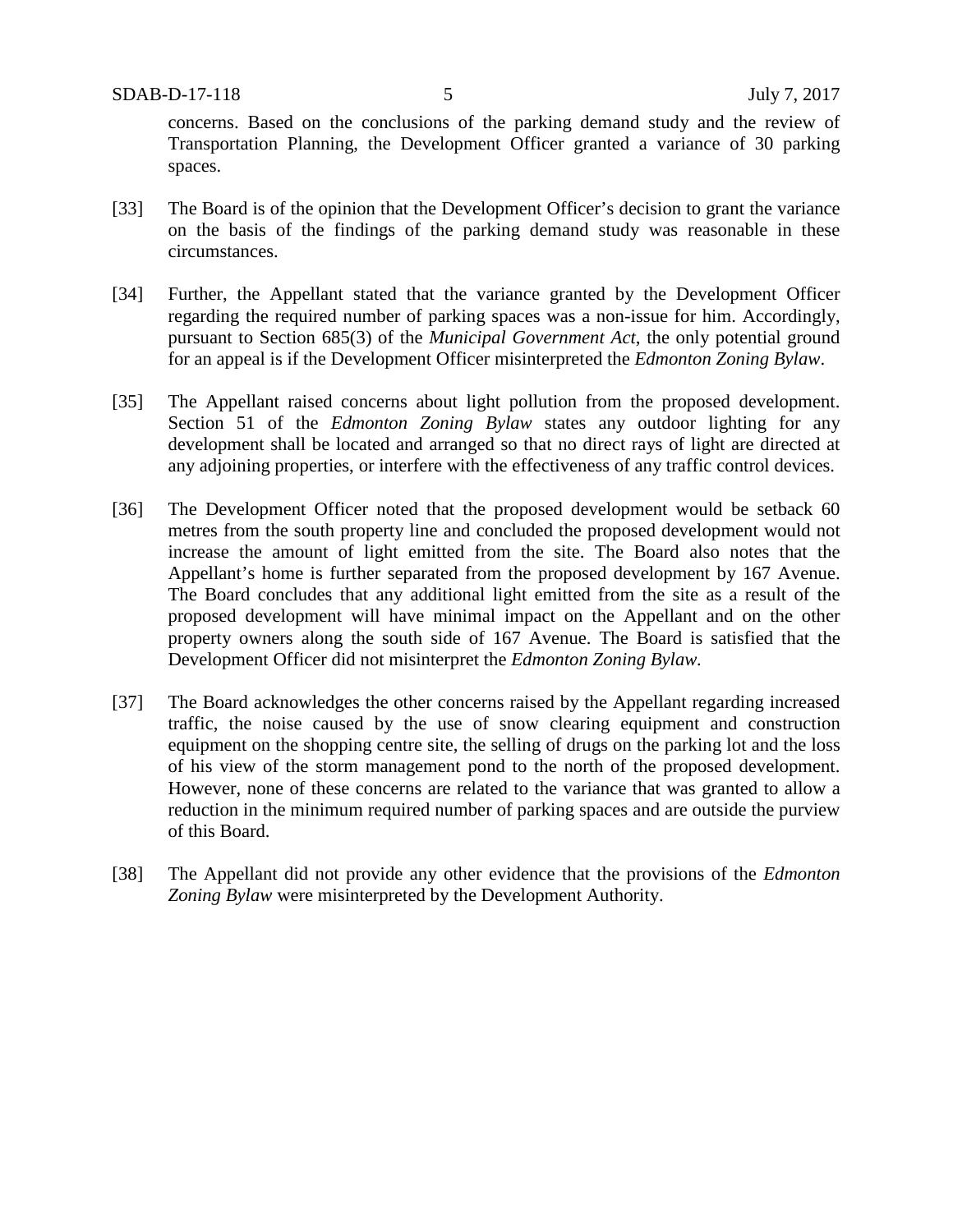[39] For all of the above reasons, the Board is of the opinion that the proposed development will not unduly interfere with the amenities of the neighbourhood nor materially interfere with or affect the use, enjoyment or value of neighbouring parcels of land.

> Mr. M. Young, Presiding Officer Subdivision and Development Appeal Board

Board members in attendance: Ms. N. Hack, Mr. K. Hample, Mr. A. Nagy, Mr. N. Somerville